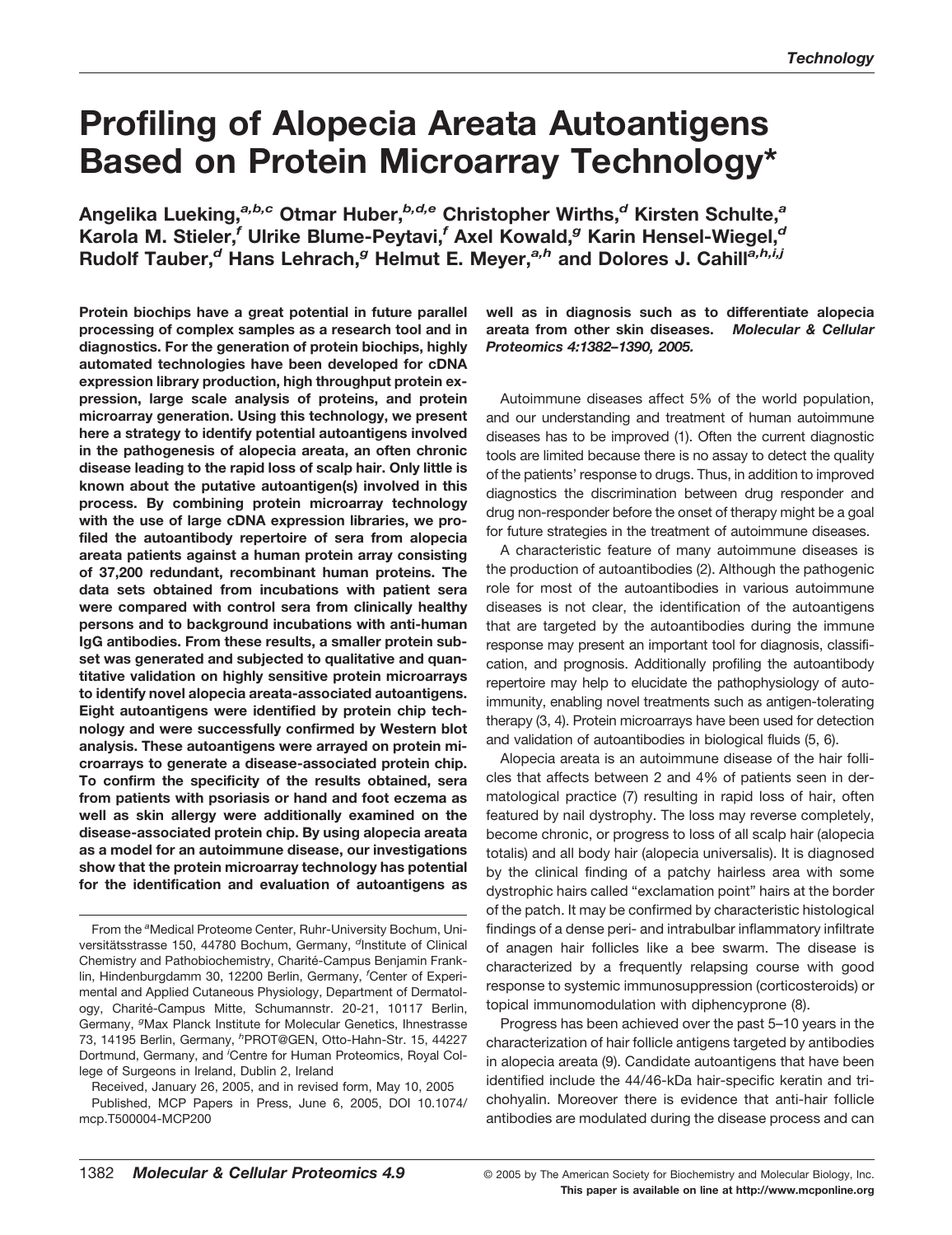occur before clinically evident hair loss (9). In addition, differentiating anagen keratinocytes are an important structure in the autoimmune etiology of alopecia both in autoimmune endocrine syndrome type I-associated alopecia areata and at least in a subgroup of patients with alopecia areata unrelated to autoimmune polyendocrine syndrome type I (10).

There is evidence for a polygenic inheritance, and diverse candidate genes have so far been identified by case-control and family-based studies: HLA class II genes (11), interleukin-1 cluster genes (12, 13), and polymorphism in the interferon-induced p78 protein MxA, which is highly expressed in anagen hair bulbs of alopecia areata lesions (14).

In this study, we combined protein microarray technology with the concept of an arrayed expression library enabling direct connection from the protein product of an individual expression clone to its corresponding cDNA sequence information (for reviews, see Refs. 15–17). Using robot technology, a human fetal brain cDNA expression library (hEx1) was picked into microtiter plates, and high density protein arrays were produced on filter membranes followed by *in situ* expression (18). In an initial analysis of this library, more than 66% of the clones contain inserts in the correct reading frame. 64% of these clones comprise full-length proteins (5, 19). Based on an oligonucleotide fingerprinting analysis,  $\sim$  13,000 different genes have been determined in this expression library indicating a high variance of presented proteins. Therefore, this library seems to be highly suitable for unbiased screening assays.

Screening protein arrays with body fluids from large numbers of patients with an autoimmune disease would allow the identification of potentially novel autoantigens as well as potentially assist the prognosis, diagnosis, and subtyping of autoimmune diseases based on the presence of specific autoantibodies. In diagnostic applications denatured proteins are preferentially used due to their higher stability during storage. Because our study has the aim to develop a disease-associated protein chip suitable for diagnosis, we have used denatured proteins and focused on autoantibodies recognizing linear epitopes. Peptides, which present linear epitopes, have been successfully used to profile the autoantibody repertoire (6, 20, 21).

Here we used alopecia areata as a model for a T-cellmediated autoimmune disease and profiled the autoantibody repertoire of alopecia areata patients. Following identification of putative autoantigens, we extended the recently described approach by arraying the identified putative autoantigens on protein microarrays to generate a disease-associated protein chip to specify and differentiate between these candidate autoantigens. To further confirm the specificity of the results obtained, sera from patients with psoriasis or hand and foot eczema were additionally analyzed on the disease-associated protein chip.

## EXPERIMENTAL PROCEDURES

*Patient Data—*24 patients with alopecia areata (12 alopecia areata circumscripta, two alopecia areata of diffuse type, seven alopecia areata subtotalis or universalis, one alopecia areata ophiasis type, two alopecia areata data not available) in an active stage without any systemic or topical therapy were randomly chosen for participation in this investigation. The patient control group consisted of patients with normal hair growth and no personal or family history of alopecia areata. The disease control group consists of sera that were collected from patients with hand and foot or atopic eczema  $(n = 5)$  and psoriasis  $(n = 4)$  at a mean age of 38 years.

The alopecia areata patients, of which 7 of 24 were male (29%) and 17 of 24 were female (71%) at a mean age of 35 years in male and 38 years in female, agreed to donate a blood sample after having received written information and signed the informed consent. 2 of 7 (30%) of the male population had atopic diathesis, whereas 8 of 18 (47%) of the female population had atopy. Autoimmune parameters (antinuclear antibodies  $(ANA)^1$  and autoantibodies against TSH receptor (TRAK)) were analyzed in addition. The patient population showed in total in 9 of 24 (38%) a positive antinuclear antibody level (22% in male and 16% in female), and in 6 of 24 patients (25%) antibodies against thyroid were found to be positive. All patients showed IgG levels in the normal range. One patient also was diagnosed to suffer from vitiligo. This study was accredited by the Charité ethics commission. Blood was collected from alopecia areata patients in BD Biosciences Vacutainer systems. After centrifugation at 3000 rpm/min serum was distributed and analyzed in the central clinical chemistry unit at the Institute of Clinical Chemistry and Pathobiochemistry, Charité Campus Benjamin Franklin for the following parameters: IgG, IgE, ANA, autoantibodies against thyroid peroxidase (anti-TPO), and TRAK. IgG was quantified on a Behring NephelometerII® by a mechanized nephelometric assay (Dade Behring). IgE was determined on a UniCap 100® analyzer by a mechanized fluorescence enzyme immunoassay (Sweden Diagnostics). ANA was determined manually by indirect autoimmunofluorescence microscopy. Anti-TPO was analyzed on a Kryptor® analyzer with an automated immunofluorescence assay from BRAHMS Diagnostica using time-resolved amplified cryptate emission technology, TRAK was quantified with a luminescence receptor assay with a coated tube system based on the anti-TSH receptor autoantibody-mediated inhibition of binding of labeled TSH to the TSH receptor.

*Expression Vector and Bacterial Strain—*A protein expression subset of a cDNA library (hEx1) from human fetal brain cloned in the protein expression vector pQE30NST (GenBank™ accession number AF074376) and transformed into the *Escherichia coli* strain SCS1 (Stratagene) (18), which consisted of 37,200 clones, was used for autoantibody profiling.

*Sequence Analysis of Expression Clones—*cDNA inserts were PCR-amplified and tag-sequenced as described previously (19). The sequences were searched against public databases (National Center for Biotechnology Information (NCBI)) (22).

*Serum Profiling on High Density Protein Arrays—*High density protein arrays of the protein expression set of the hEx1 library were obtained from the German Resource Center for Genome Research (RZPD) and prepared as described previously (18). For serum profiling, the filters were blocked in 3% (w/v) nonfat, dry milk powder in TBST (TBS, 0.1% (v/v) Tween 20) for 2 h, washed twice in TBST, and subsequently incubated with serum pools, each containing four patient sera adjusted to identical IgG levels (10  $\mu$ g/ml) and diluted 1:20 in 2% (w/v) BSA, TBST for 16 h. Following three 30-min TBST washes

<sup>&</sup>lt;sup>1</sup> The abbreviations used are: ANA, antinuclear antibodies; TRAK, autoantibodies against TSH receptor; TSH, thyroid-stimulating hormone; anti-TPO, autoantibodies against thyroid peroxidase; AP, alkaline phosphatase; CV, coefficient of variation; FGFR3, fibroblast growth factor receptor 3; DCM, dilated cardiomyopathy; EPF, endemic pemphigus foliaceus; SLE, systemic lupus erythematosus; E2, ubiquitin carrier protein; DC, disease control.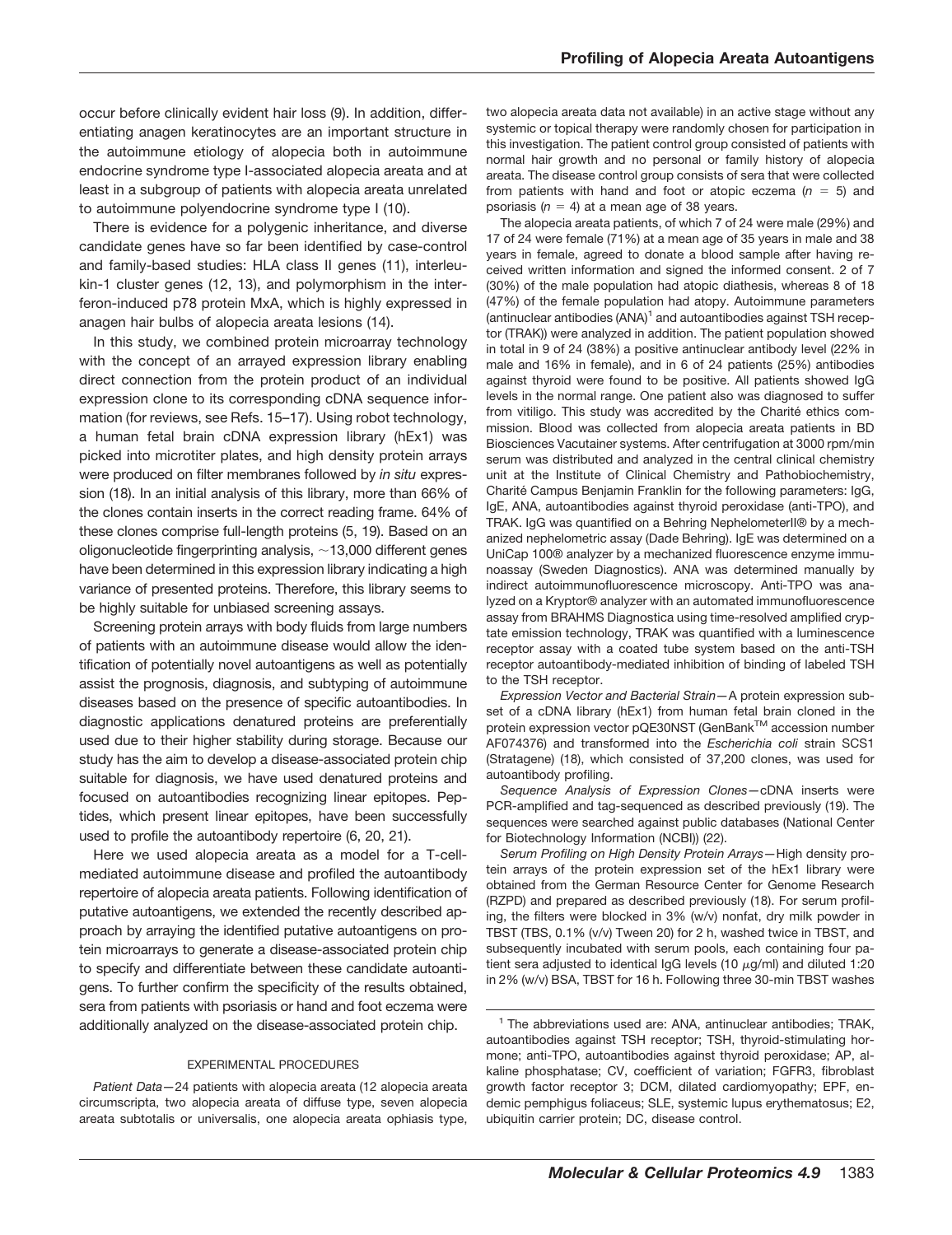and subsequent incubation with the secondary antibody (either mouse anti-human IgG, Sigma, 1:5000 dilution or mouse anti-human IgG3, Sigma, 1:400 dilution as appropriate) in 2% (w/v) BSA, TBST, the filters were washed three times for 30 min in TBST. This was followed by incubation with the tertiary antibody (rabbit anti-mouse IgG alkaline phosphatase (AP)-conjugated, Sigma, 1:5000 dilution) in 2% (w/v) BSA, TBST. Subsequently the filters were washed three times in TBST-T (TBST, 1% Triton X-100) for 20 min each followed by a 10-min wash in TBS and a further wash for 10 min in AP buffer (1 mm MgCl<sub>2</sub>, 0.1 M Tris, pH 9.5) and subsequent incubation in 25 mM Attophos (JBL Scientific) in AP buffer for 5 min. The filters were illuminated with long wave UV light, and the images were taken using a high resolution charge-coupled device detection system (Fuji). Image analysis was performed with VisualGrid (GPC Biotech, Munich, Germany).

*Protein Expression and Purification in High Throughput—*Each protein was expressed in 1-ml cultures in deep well microtiter plates. The proteins were extracted from each culture (23) and purified as described previously (19).

*Generation of Protein Microarrays—*FAST slides (Schleicher & Schuell) were placed in a Q-Array System (Genetix, New Milton, UK) equipped with humidity control (65%), and 16 or 24 blunt-ended stainless steel print tips with a tip diameter of 150  $\mu$ m were used to generate the protein arrays. All protein antigens were spotted in duplicate onto two fields in three different concentrations (undiluted and 1:5 and 1:10 diluted). For most of the proteins, spotting of the undiluted purified proteins leads to immobilization of 15 fmol of protein/spot on the microarray (undiluted: 15 fmol; 1:5: 3 fmol; 1:10: 1.5 fmol, respectively). Each protein microarray included several control spots, such as human or mouse serum IgG in three concentrations (human IgG: 1:1000, 1:2500, and 1:5000; mouse anti-human IgG: 1:1000, 1:2500, and 1:5000).

*Serum Profiling on Protein Microarrays—*After spotting, the protein chips were blocked in 2% (w/v) BSA, TBST, 0.1% (v/v) Tween 20 at room temperature, and the serum was added in a 1:100 dilution in 2% (w/v) BSA, TBST. The protein chips were incubated in a humidified atmosphere for 16 h at 4 °C. Following three 30-min TBST washes and subsequent incubation with the secondary antibody (mouse antihuman IgG, Sigma, 1:5000 dilution) in 2% (w/v) BSA, TBST, the protein chips were washed three times for 20 min in TBST. This was followed by incubation with the tertiary antibody (rabbit anti-mouse IgG-Cy3) in 2% (w/v) BSA, TBST. Subsequently the chips were washed three times each in TBST for 20 min. All secondary and tertiary antibody incubation steps were performed for 1 h at room temperature and carried out in a volume of 200  $\mu$ l underneath a cover slide in the dark. These protein chips were imaged using a confocal microarray reader (ScanArray 4000, PerkinElmer Life Science), and image analysis was performed using ScanArray Express (PerkinElmer Life Sciences). One protein microarray from each batch of the spotted chips was incubated with an antibody directed against the amino-terminal RGS His $_6$  tag of the immobilized recombinant protein. The resulting intensities, which reflect the corresponding protein concentration, were used for normalization by dividing each intensity value from the serum incubation by the corresponding RGS His $_6$  intensity value.

*Western Immunoblot Analyses—*For Western blot analyses, proteins were purified under denaturing conditions from 300 ml of bacterial cultures grown at 37 °C. Expression of proteins fused with a His $_6$ tag was induced in the cultures with 1 mm isopropyl  $\beta$ -D-thiogalactopyranoside at an  $A_{578}$  of 0.6-0.7. After 4 h cells were pelleted, resuspended in 10 ml of buffer B (8 M urea, 0.1 M NaH<sub>2</sub>PO<sub>4</sub>, 10 mM Tris/HCl, pH 8.0) and incubated at 4 °C for 1 h. Poly-Prep® chromatography columns (Bio-Rad) containing 0.5 ml nickel-nitrilotriacetic acid-agarose (Qiagen) were equilibrated twice with 10 ml of buffer B. After centrifugation, 10 ml of the cell lysate were loaded onto the

columns, which were subsequently washed three times with 10 ml of buffer C (8 M urea, 0.1 M NaH<sub>2</sub>PO<sub>4</sub>, 10 mM Tris/HCl, pH 6.3). Elution was performed with 5 ml of buffer E (8 M urea, 0.1 M NaH<sub>2</sub>PO<sub>4</sub>, 10 mM Tris/HCl, pH 4.5).

100 ng of each protein were separated by SDS-PAGE and transferred to PVDF membrane (PolyScreen®, PerkinElmer Life Sciences) by semidry blotting. The membrane was blocked in TST buffer (10 mm Tris/HCl, pH 7.5, 150 mM NaCl, 0.1% (v/v) Tween 20) for 1 h and incubated for 1 h with serum adjusted to 10  $\mu$ g/ml IgG in TST (alopecia areata patients serum and control patients serum) or diluted 1:1000 in TST (control human serum). After three washings in TST, the membranes were incubated for 30 min with goat anti-human IgGhorseradish peroxidase antibody (Dianova) diluted 1:10,000 in TST and subsequently washed in TST. Chemoluminescence detection was performed with a FujiFilm LAS-1000 imager by scanning membranes treated with Lumi-Light® Western blotting substrate (Roche Applied Science).

*Bioinformatic Analysis—*Following the image analysis the mean intensity (median background subtracted) was determined for each protein feature.

To determine putative biomarkers, the average value of the protein duplicates or quadruplicates was calculated (average<sub>protein</sub> of patient serum*<sup>n</sup>* or control serum*<sup>n</sup>* value) followed by the determination of the quality of the screen by calculating the coefficient of variation of the control antibodies, human IgG and mouse IgG, respectively. These values were also used for interchip normalization. To determine and consider differences of protein chip production, each chip from a screen was normalized against the RGS  $His<sub>6</sub>$  epitope tag intensity, which reflects the corresponding protein concentration. The mean value of all average intensities of the control serum group (average<sub>protein</sub> of control serum<sub>n</sub> values) was calculated that is called the "average<sub>protein x</sub> control" value. Dividing the average value of each individual patient serum (named average<sub>protein x</sub> patient serum<sub>n</sub> value) by the "average $_{\text{protein X}}$  control value" results in the so-called factor F. We suggested F values above 2 for disease-significant autoantigens.

# RESULTS AND DISCUSSION

*Profiling the Antibody Repertoire of Alopecia Areata Patients—*In this study we screened a human high density protein array containing 37,200 redundant, recombinant proteins derived from a human fetal brain expression library with sera obtained from 20 alopecia areata patients. We generated five serum pools, each containing four patient sera, and incubated these serum pools with the high density protein filters. The use of five serum pools instead of higher numbers of individual samples reduced the requirements of materials, *e.g.* the high density protein arrays, as well as of time and labor.

The data sets obtained from screenings of the five serum pools were compared with data sets obtained from screenings of 11 individual control sera from clinically healthy persons and to background incubations with anti-human IgG. From these data, proteins reacting with antibodies present in alopecia areata patient serum pools were identified. When we considered proteins that were detected by antibodies from two or more of the five patient pools but not by antibodies from the control sera, we identified a subset of 23 proteins. 5-tag sequencing of these clones was performed, and their sequences were used for BLAST searches against the public databases including GenBank™ and Unigene (22).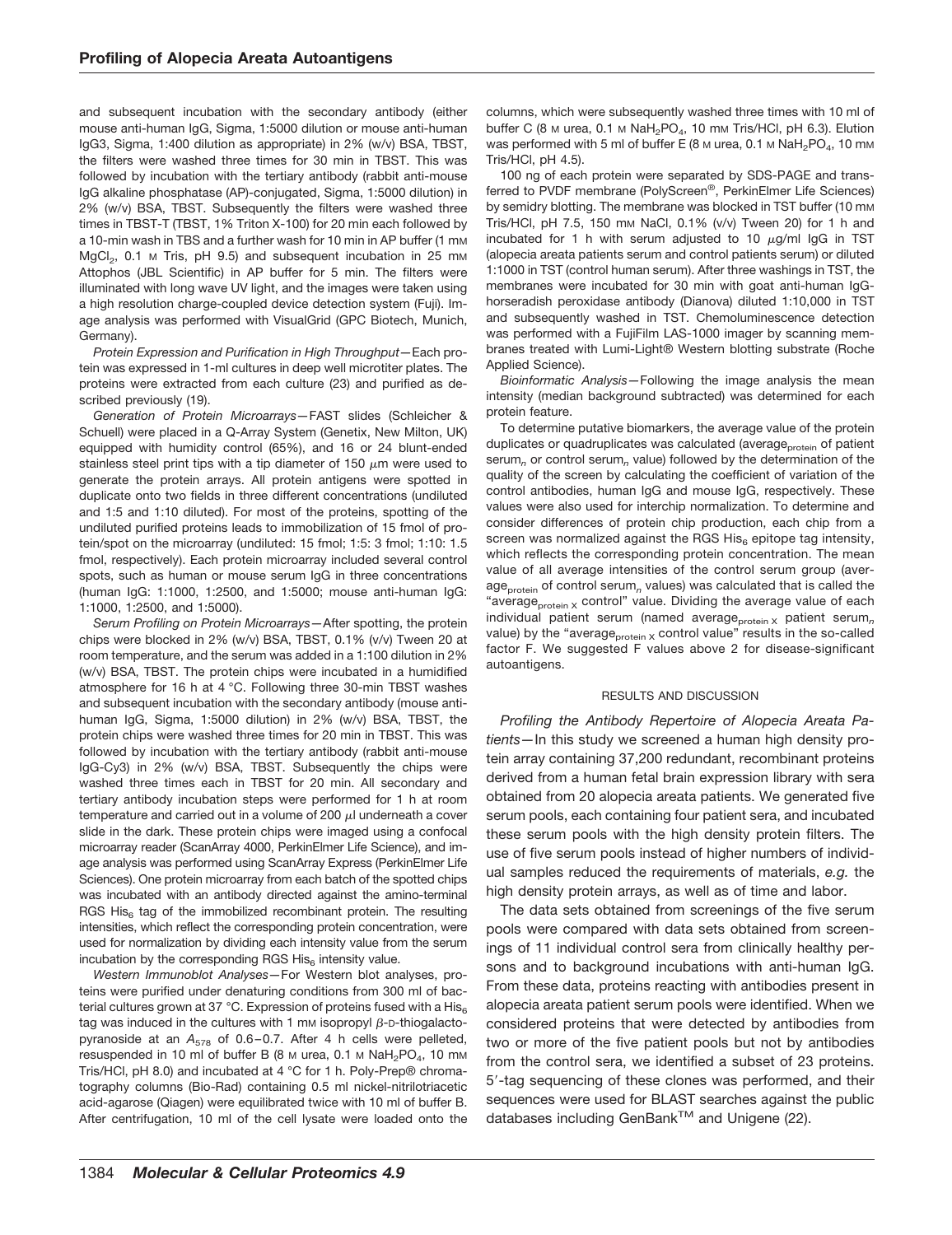### TABLE I

*Analysis of putative alopecia areata specific autoantigens*

The column "Hits in pools" shows the numbers of pools detecting the corresponding autoantigens, whereas the column "Hits in Microarrays" shows the numbers of single sera detecting the corresponding autoantigen. The column "Factor Ø" describes the average detection levels obtained from the microarray experiments with patient sera compared to microarray experiments obtained from control sera. The column "ORF" gives information about a correct open reading frame of the antigen detected. EGF, epidermal growth factor.

| Clone ID<br>MPMGp800 | Accession no.<br>$(GenBank^{TM})$ | Gene name                                         | Hits in pools<br>(percentage) | Hits in<br>microarrays<br>(percentage) | Factor<br>Ø | <b>ORF</b> |
|----------------------|-----------------------------------|---------------------------------------------------|-------------------------------|----------------------------------------|-------------|------------|
| K18585               | AV652428                          | cDNA clone GLCDAC05                               | 4 (80%)                       | 12 (50%)                               | 2           |            |
| M10510               | XM031401                          | EGF-like domain, multiple 3 (EGFL3)               | 3(60%)                        | 11 (46%)                               | 2           |            |
| J01523               | AK022755                          | cDNA FLJ12693 fis, clone NT2RP1000324             | 2(40%)                        | 19 (79%)                               | 5           |            |
| O <sub>22528</sub>   | NM004436                          | Endosulfine $\alpha$ (ENSA)                       | 2(40%)                        | 15 (63%)                               | 5           |            |
| K24594               | NM003134                          | Signal recognition particle subunit 14            | 2(40%)                        | 12 (50%)                               | 3           |            |
| D04547               | NM022965                          | FGFR <sub>3</sub>                                 | 2(40%)                        | 18 (75%)                               | 6           |            |
| O05529               | M91670                            | Keratinocyte ubiquitin carrier protein (E2-EPF)   | 2(40%)                        | 17 (71%)                               | 5           |            |
| M17541               | BC006318                          | Erythrocyte membrane protein band 4.9 (dematin)   | 2(40%)                        | 20 (83%)                               | 5           | $^+$       |
| B20572               | NM007029                          | Neuron-specific growth-associated protein (SCG10) | 2(40%)                        | 12 (50%)                               | 11          | $^+$       |
| F11552               | NM006769                          | LMO <sub>4</sub>                                  | 2(40%)                        | 18 (75%)                               | 17          |            |

*Validation of Putative Autoantigens on Protein Microarrays—*The 23 recombinant proteins selected above were expressed from the bacterial clones and purified, in parallel, under denaturing conditions. This corresponded to the state of the proteins immobilized on the PVDF protein array. In addition, 10 randomly chosen proteins that were only detected once from the pooled serum screenings were included. This strategy allowed evaluation of the relevance of the data obtained by screening the patient serum pools. In addition, two proteins representing stathmin or a fragment thereof, which is an antigen of a naturally occurring autoantibody (24), were included to ascertain the quality of the sera used. Following high throughput expression and purification, recombinant proteins were used in three concentrations for the generation of protein microarrays. To enable inter- and intrachip image analysis as well as process and batch control, human IgG (in the form of human serum) and mouse IgG (in the form of mouse anti-human IgG) were included in the chip design.

The protein microarrays were incubated separately with sera from 24 alopecia areata patients including the 20 patient sera examined in the initial high density protein filter screening. In addition, the 11 control sera used in the initial filter screening were also incubated separately on the protein microarrays. To determine the quality of the serum screening, the coefficient of variation (CV) of the process control antigens, namely human IgG and mouse IgG, was determined for each incubated microarray, and the average CV was then calculated. The analysis of both human IgG and mouse IgG had a low CV (1:1000, 1:2500, and 1:5000 dilutions: 9, 22, and 19% for human IgG and 15, 25, and 33% for the mouse IgG, respectively) indicating a comparable quality between patient and control serum incubations.

By bioinformatic analysis, significant differences between patient and control sera were determined for 10 proteins (Table I). Only two of these proteins were not in the same reading frame as the RGS His $_6$  epitope tag. Sequence searches and comparisons using the amino acid sequences obtained for the reading frames of these two proteins did not allow the identification of a putative autoantigen. This indicates that our presented strategy has a strong bias to identify real existing proteins as potential biomarkers. As seen in Table I, these proteins were all detected by two or more serum pools, whereas proteins only detected by one serum pool were not regarded as significant. However, we found several differences in the percentages between pools and microarray results. These differences may result from the lower numbers of pools, which result in less precise percentages when compared with the higher number of percentages in the microarray experiments. In addition, the experiments based on microarrays are more sensitive and precise because they work for example with purified and concentrated proteins.

To further confirm the presence of autoantibodies against the putative autoantigens identified in the pool screenings, these proteins were expressed and purified in larger scale and analyzed on Western blots with patient sera. Autoantibodies against each of the antigens (except the FGFR3 protein) identified in the screen were detectable in the Western blot analyses as shown for some examples (Fig. 1*B*). Serum from patient P1 gave high overall background and did not allow detection of autoantigen bands. Comparison of the results obtained with high density arrays and Western blots, however, did not show complete correlation of detection of the different putative autoantigens (also compare Fig. 3, *A* and *C*, for alopecia areata patient and Fig. 3, *B* and *D*, for disease control). This could be explained by the presence of serum autoantibodies reacting with epitopes on the microarrays that may have partially refolded, but these antibodies no longer detect the antigen following SDS-PAGE and Western blotting as can be seen for the FGFR3 protein. Otherwise epitopes have to be completely unfolded (*e.g.* by SDS) to be detected.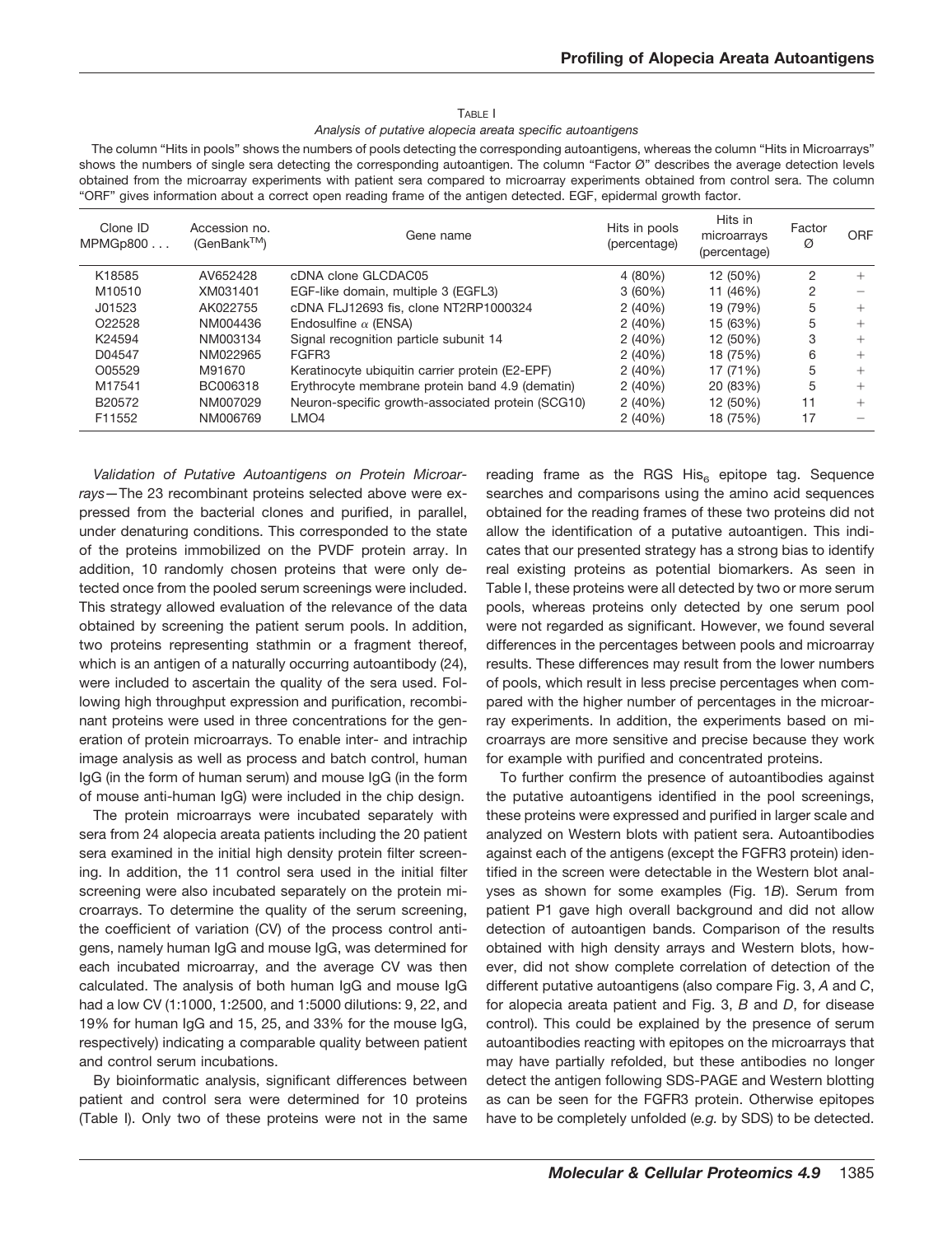

FIG. 1. **Representative Western blot analysis of the putative autoantigens with sera from alopecia areata patients.** *A*, Coomassiestained input gel showing the putative autoantigen proteins used for Western blot analysis. *B*, control blot using the secondary anti-human IgG peroxidase antibody. *C–E*, Western blot analysis with patient sera P12, P16, and P17. *F* and *G*, Western blots incubated with sera from control persons without obvious skin disease. *H* and *I*, analysis of sera from patients with psoriasis (*H*) and neurodermatitis (*I*) (also see Fig. 3*D*, *DC2* and *DC5*). A–E, lane 1, SCG 10; lane 2, EGI-like domain, multiple 3 in wrong reading frame; lane 3, GLCDAC05; lane 4, α-endosulfine; lane 5, NOL8; *lane 6*, FGFR3; *lane 7*, dematin; *lane 8*, signal recognition particle subunit 14; *lane 9*, EPF autoantigen; *lane 10* human IgG loading reference. *F–I*, loading as in *A–E* with EGI-like domain, multiple 3 omitted.

In a previous study, the IgG- and IgG3-specific antibody repertoire of dilated cardiomyopathy (DCM) patients was profiled (25). In this study, 10 single sera were screened against the human protein filter array containing 37,200 human proteins, and 48 IgG-specific and 32 IgG3-specific autoantigens were identified. The quantitative validation using highly sensitive protein microarrays leads to the confirmation of 10 IgG- and 6 IgG3-specific autoantigens. In the alopecia areata study, we used five serum pools, each containing four different sera from alopecia areata patients, and we identified only 23 putative autoantigens on the human protein filter array. When compared with the DCM study, the number of identified putative autoantigens is remarkably lower. However, at least eight of these proteins with in-frame amino acid sequences were confirmed using both highly sensitive protein microarrays and Western blots leading to similar results when compared with our previous DCM study. This indicates that the use of pools of sera, instead of single serum incubations, is a reliable method for the first screening step on the human filter arrays. We cannot rule out that by using serum pools additional putative autoantigens will/may remain unidentified. However, we expect that the most

predominately existing putative autoantigens will be detected by this method. For the development of a disease-associated protein chip, we chose just those proteins that were correctly expressed (correct reading frame with respect to the RGS  $His<sub>6</sub>$ epitope) and confirmed by Western blotting.

*Development of a Disease-associated Protein Microarray Suitable for Diagnosis of Alopecia Areata Patients—*Eight autoantigens were identified by protein chip technology and successfully confirmed by Western blot analysis. These autoantigens were arrayed on protein microarrays to generate a disease-associated protein chip that may be suitable for fast diagnosis. Two control proteins representing natural autoantigens (24) were included as well as human and mouse IgG allowing process control and determination of serum quality (Fig. 2*A*).

The protein microarrays were incubated with a selection of 20 of the currently present 24 patient sera. These incubations were compared with incubations with 10 new collected control sera. To further confirm the specificity of the results obtained, sera from patients with psoriasis or hand and foot eczema as well as skin allergy (so-called disease control sera)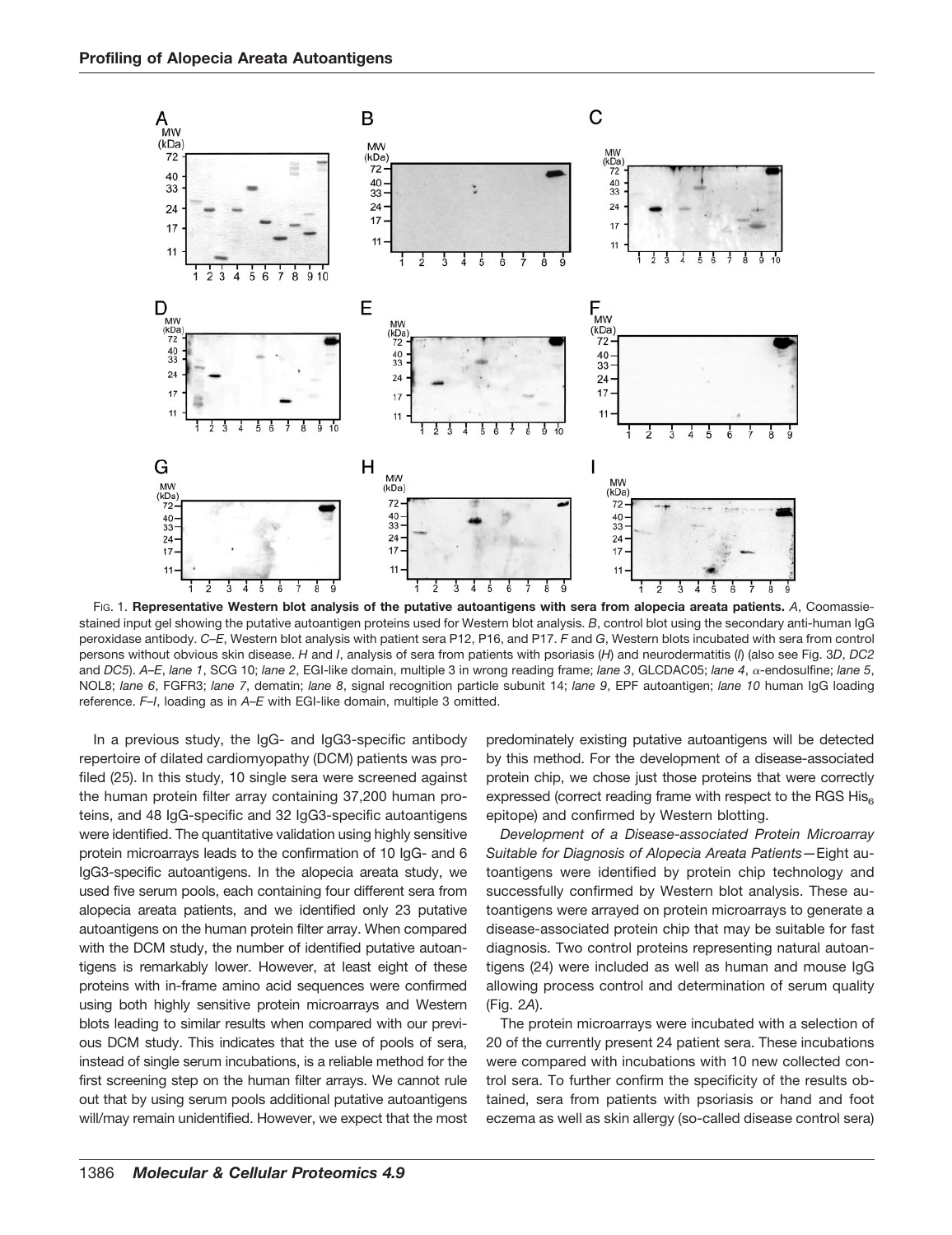

FIG. 2. **Development of a disease-associated protein chip suitable for diagnosis of alopecia areata patients.** *Fields 1–8*, putative autoantigens (1, cDNA clone GLCDAC05; 2, cDNA FLJ12693 fis, clone NT2RP1000324NOL8; 3, a-endosulfine; 4, signal recognition particle subunit 14; *5*, FGFR3; *6*, endemic pemphigus foliaceus autoantigen; *7*, dematin; *8*, SCG10); *fields 9* and *10*, natural occurring autoantigens (control proteins; stathmin); *field 11*, human IgG; *field 12*, mouse IgG (process control proteins). All proteins in *fields 1–12* were spotted in quadruplicates in three different concentrations. In addition, 96 randomly selected proteins are spotted that serve as targets for unspecific cross-reaction in case of highly concentrated autoantibodies in the serum. A, protein chip incubated with an anti-RGS His<sub>6</sub> antibody to ensure quality of the chip. *B*, diagnostic fields incubated with different samples.

were additionally analyzed on the disease-associated protein chip (Fig. 2*B*). The whole experiment was performed in two independent batches of arrays.

The analysis of the human IgG as well as the mouse IgG showed a low CV (batch 1: 32, 19, and 26%, batch 2: 8, 9, and 24% for human IgG; batch 1: 27, 31, and 17%, batch 2: 8, 7, and 34% for the mouse IgG, respectively) indicating good reproducibility between patient, control, and disease control serum incubations.

When compared with the group of control sera (using average intensity values of each protein and protein concentration), 18 patient sera could be characterized by the presence of autoantibodies against two or more of the chosen biomarker proteins (average, 3.4 recognized autoantigens). One patient showed the presence of autoantibody to one of the selected proteins, and in another patient, serum autoantibodies against the chosen biomarkers were completely missing. In Western blot analyses, however, autoantigens in the serum of this patient could be detected suggesting that this serum was perhaps altered either during transportation or storage. Consequently using the disease-associated protein chip, we could successfully determine 90% (relevance criteria, >2 autoantigens detected) of the alopecia areata patients having this disease (Fig. 3*A*). Comparison of sera from patients with other skin diseases (psoriasis, neurodermatitis, and hand-foot eczema) designated as disease control (DC) group with the control group showed that the disease control sera recognized 1.8 autoantigens on average. In detail, no disease control serum recognized more than three potential autoantigens. Three (of seven) disease control sera recognized three autoantigens, two disease control sera reacted against two proteins, and two disease control sera had no autoantibodies against the chosen biomarker panel (Fig. 3*B*). This indicates that there are antibodies in disease control sera directed against the putative alopecia areata-specific autoantigens. Especially the NOL8 antigen appears to be a more general autoantigen in skin diseases. Similar results were obtained by Robinson *et al.* (6) who have shown that several autoantigens such as Ro52 or histone H2A were recognized by more than one autoimmune disease (Sjögren syndrome, SLE, and mixed connective tissue disease) (6).To address this issue, we suggest the analysis of more patient samples of alopecia areata and other dermatological diseases as a control, which may lead to the identification of certain protein panels character-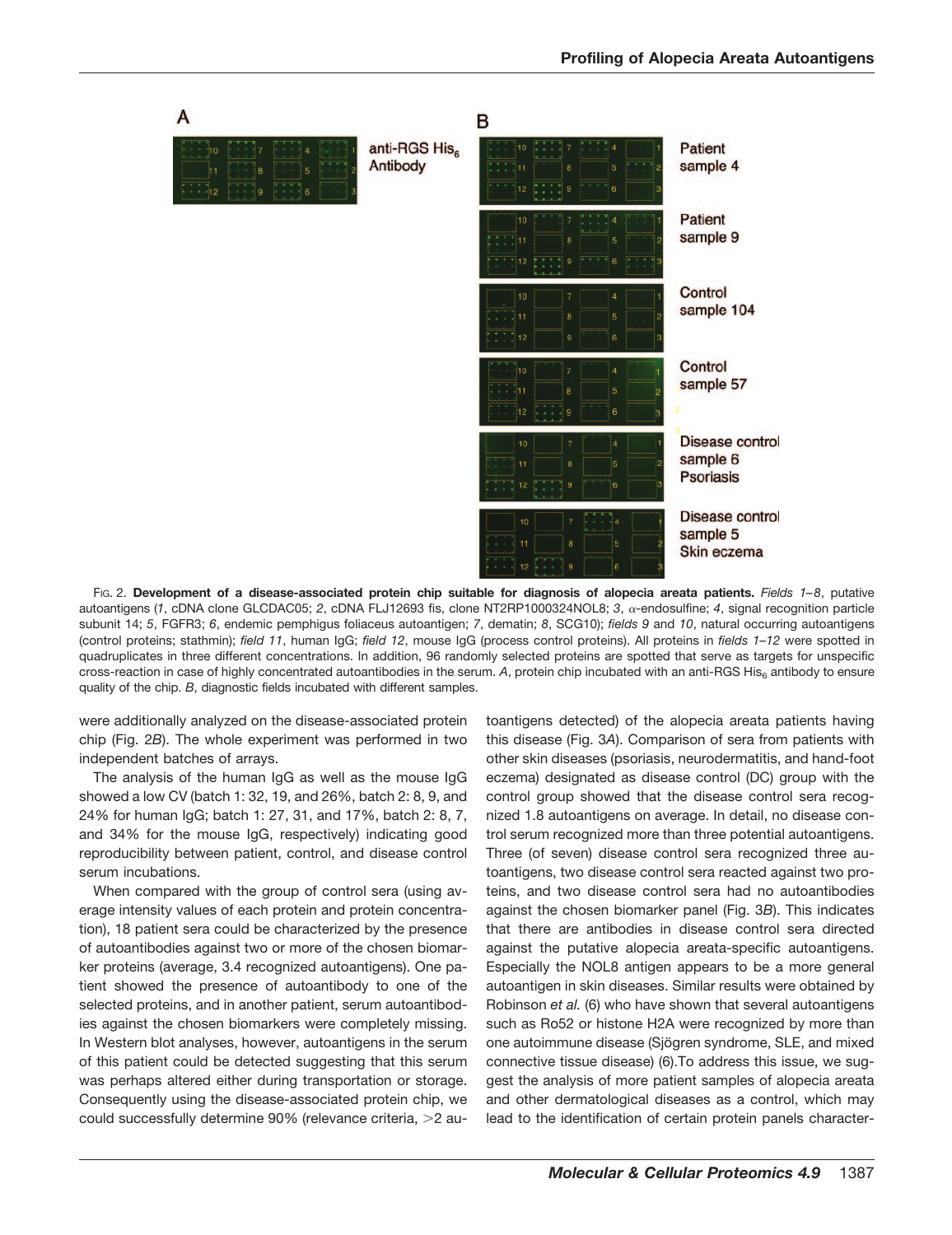

FIG. 3. **Identification of alopecia areata patients by detection of two or more autoantigens.** *A*, comparison of each patient's signal intensity to the average intensity of the control group. Autoantigens that show a double or higher intensity are marked with a *red circle*. *B*, comparison of each disease control signal intensity to the average intensity of the control group. Autoantigens that show a double or higher intensity are marked with a *red circle*. *C*, detection of putative autoantigens on Western blots with patient sera. Specific signals for autoantigens were detected on a FujiFilm LAS-1000 imager after background deduction relative to human IgG input. The figure summarizes the results of three independent blots. *D*, Western blot analysis of the putative autoantigens with sera from disease patients. Detection was performed as described in *C. Protein 1*, SCG 10; 2, GLCDAC05; 3,  $\alpha$ -endosulfine; 4, NOL8; 5, FGFR3; 6, dematin; 7, signal recognition particle subunit 14; *8*, EPF autoantigen.

istic for each disease. Alternatively the relevance criteria should be chosen more stringently. However, this also requires an improvement of the disease-associated protein chip. We suggest that a protein biochip leading to an average detection of about five autoantigens may result in a better discrimination of related diseases. A further selection of putative autoantigens can be achieved using for example another type of expression library such as a T-cell-specific or a tissue-specific expression library.

*Functional Relation of Putative Autoantigens—*We identified eight putative autoantigens by profiling the autoantibody repertoire of alopecia areata patients (Table I). We detected proteins with no clear pathophysiological role except FGFR3, which reveals a strong relation to hair diseases. Below we discuss the role of some of the identified proteins.

FGFR3 shows homology to epidermal growth factor receptor, which plays an important role in the control of hair cycle progression. Expression of FGFR3 was strongly detected in the superbasal layers and the inner layers of hair follicles and in wounded skin. Using RNA *in situ* hybridization analysis, FGFR3 RNA was detected in precuticle cells in the periphery of the hair bulb. However, the function of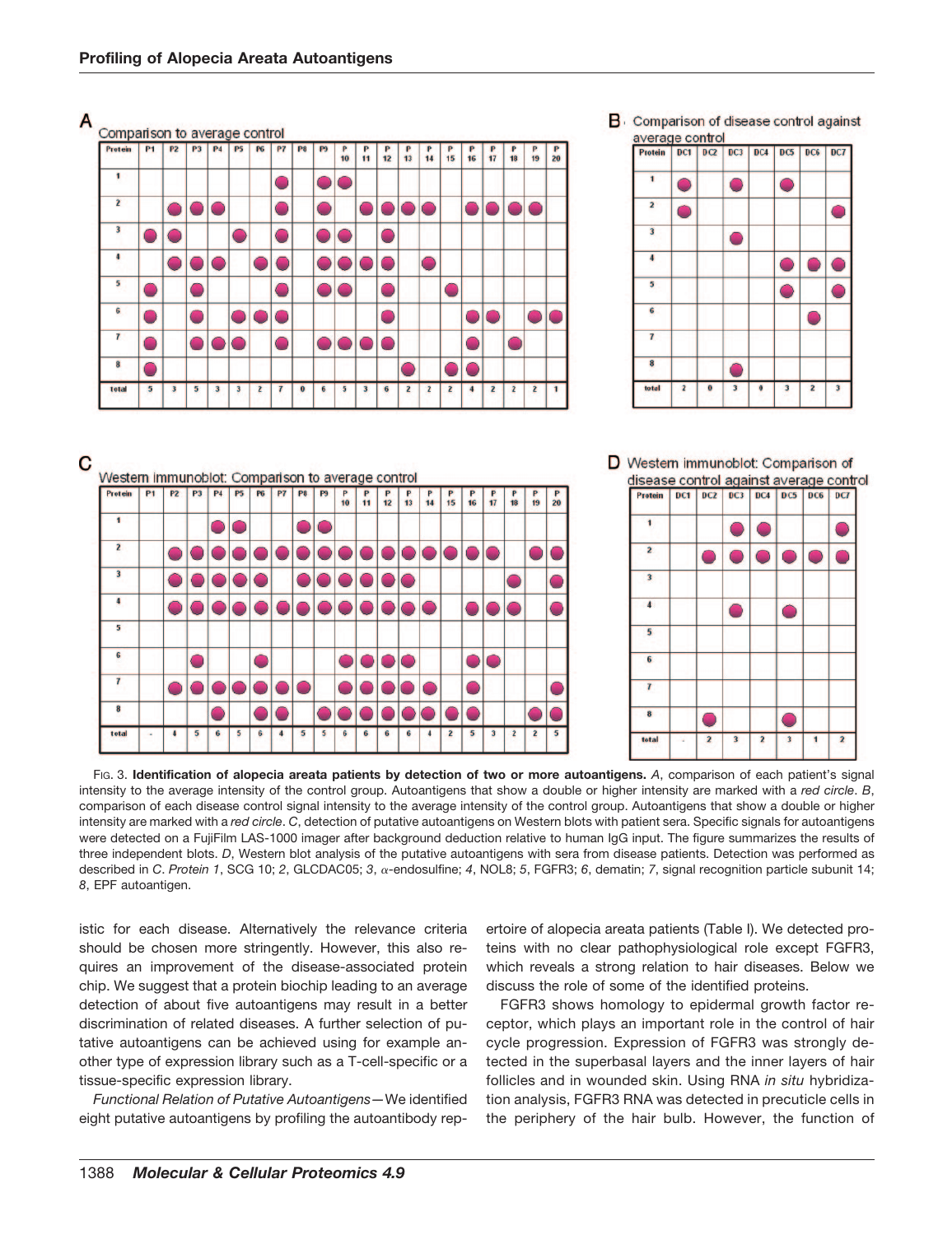FGFR3 in the autoimmune disease alopecia areata is not clear.

The endemic pemphigus foliaceus (EPF) autoantigen originally was identified by screening a keratinocyte expression library with autoantibodies from a patient with the blistering skin disease EPF. The isolated cDNA encodes a member of the ubiquitin carrier proteins (E2). Interestingly this autoantigen is generated by a translational reading frameshift from the same cDNA (26, 27). The relevance of this autoantigen in the pathogenesis of EPF or of other autoimmune diseases is currently unknown.

Dematin is an actin-binding and bundling protein of the erythrocyte membrane skeleton. SCG10-related proteins have a function in microtubule destabilization. The functional block by phosphorylation further supports the importance of the SCG10 family proteins in neuronal cytoskeletal regulation, particularly as to microtubule dynamics.

However, it is unclear whether the identified potential autoantigens are functionally related to the autoimmune disease. When comparing various putative autoantigens specific for other autoimmune diseases, such as rheumatoid arthritis, only some autoantigens are described with known functional significance in the disease. For other diseases no functional significance was found for these autoantigens (28). Interestingly, however, some of those autoantigens with unknown function in relation to the autoimmune disease have still been used as biomarkers of the corresponding disease (29).

In an another approach, we have profiled the autoantibody repertoire of an SLE mouse model on a mouse  $TH_1$  cDNA expression library and identified for example the mouse lectin and galactose-binding protein soluble 3 protein as a putative autoantigen (30). When compared with the human SLE, autoantibodies against the human lectin and galactoside-binding soluble 3 (galectin-3) have been described already, indicating a certain homology between mouse models to human diseases (31). This suggests that applying our strategy to the research of autoimmune diseases leads to valuable data.

\* This work was supported in part by the Bundesministerium für Bildung und Forschung (BMBF) Grant 0811870 (BioFuture) and the Max-Planck-Gesellschaft. The costs of publication of this article were defrayed in part by the payment of page charges. This article must therefore be hereby marked "*advertisement*" in accordance with 18 U.S.C. Section 1734 solely to indicate this fact.

*<sup>b</sup>* Both authors contributed equally to this work.

*<sup>c</sup>* To whom correspondence and requests for materials should be addressed: Protagen, Otto-Hahn-Str. 15, 44227 Dortmund, Germany. Tel.: 49-0-231-9742-6300; Fax: 49-0-231-9742-6301; E-mail: angelika.lueking@protagen.de.

*<sup>e</sup>* Supported by the Sonnenfeld-Stiftung and from a grant from the FCI (Funds of the Chemical Industry).

*j* Supported by Science Foundation Ireland Award 02/CE1/B141.

#### **REFERENCES**

1. Davidson, A., and Diamond, B. (2001) Autoimmune diseases. *N. Engl. J. Med.* **345,** 340 –350

- 2. von Mühlen, C. A., and Tan, E. M. (1995) Autoantibodies in the diagnosis of systemic rheumatic diseases. *Semin. Arthritis Rheum.* **24,** 323–358
- 3. Robinson, W. H., Fontoura, P., Lee, B. J., de Vegvar, H. E., Tom, J., Pedotti, R., DiGennaro, C. D., Mitchell, D. J., Fong, D., Ho, P. P., Ruiz, P. J., Maverakis, E., Stevens, D. B., Bernard, C. C., Martin, R., Kuchroo, V. K., van Noort, J. M., Genain, C. P., Amor, S., Olsson, T., Utz, P. J., Garren, H., and Steinman, L. (2003) Protein microarrays guide tolerizing DNA vaccine treatment of autoimmune encephalomyelitis. *Nat. Biotechnol.* **21,** 1033–1039
- 4. Brocke, S., Gijbels, K., Allegretta, M., Ferber, I., Piercy, C., Blankenstein, T., Martin, R., Utz, U., Karin, N., Mitchell, D., Veromaa, T., Waisman, A., Gaur, A., Conlon, P., Ling, N., Fairchild, P. J., Wraith, D. C., O'Garra, A., Fathman, C. G., and Steinman, L. (1996) Treatment of experimental encephalomyelitis with a peptide analogue of myelin basic protein. *Nature* **379,** 343–346
- 5. Lueking, A., Possling, A., Huber, O., Beveridge, A., Horn, M., Eickhoff, H., Schuchardt, J., Lehrach, H., and Cahill, D. J. (2003) A non-redundant human protein chip for antibody screening and serum profiling. *Mol. Cell. Proteomics* **2,** 1342–1349
- 6. Robinson, W. H., DiGennaro, C., Hueber, W., Haab, B. B., Kamachi, M., Dean, E. J., Fournel, S., Fong, D., Genovese, M. C., de Vegvar, H. E., Skriner, K., Hirschberg, D. L., Morris, R. I., Muller, S., Pruijn, G. J., van Venrooij, W. J., Smolen, J. S., Brown, P. O., Steinman, L., and Utz, P. J. (2002) Autoantigen microarrays for multiplex characterization of autoantibody responses. *Nat. Med.* **8,** 295–301
- 7. Price, V. H. (1991) Alopecia areata: clinical aspects. *J. Investig. Dermatol.* **96,** 68S.
- 8. Freyschmidt-Paul, P., Happle, R., and Hoffmann, R. (2003) Alopecia areata. Clinical aspects, pathogenesis and rational therapy of a T-cell-induced autoimmune disease. *Hautarzt* **54,** 713–722
- 9. Tobin, D. J. (2003) Characterization of hair follicle antigens targeted by the anti-hair follicle immune response. *J. Investig. Dermatol. Symp. Proc.* **8,** 176 –181
- 10. Hedstrand, H., Perheentupa, J., Ekwall, O., Gustafsson, J., Michaelsson, G., Husebye, E., Rorsman, F., and Kampe, O. (1999) Antibodies against hair follicles are associated with alopecia totalis in autoimmune polyendocrine syndrome type I. *J. Investig. Dermatol.* **113,** 1054 –1058
- 11. Messenger, A. G., and McDonagh, A. J. (2000) Alopecia areata: aetiology and pathogenesis, in *Hair and Its Disorders* (Camacho, F. M., Randall, V. A., and Price, V. H., eds) pp. 177–186, Martin Dunitz, London
- 12. Tazi-Ahnini, R., Cox, A., McDonagh, A. J., Nicklin, M. J., di Giovine, F. S., Timms, J. M., Messenger, A. G., Dimitropoulou, P., Duff, G. W., and Cork, M. J. (2002) Genetic analysis of the interleukin-1 receptor antagonist and its homologue IL-1L1 in alopecia areata: strong severity association and possible gene interaction. *Eur. J. Immunogenet.* **29,** 25–30
- 13. Tarlow, J. K., Clay, F. E., Cork, M. J., Blakemore, A. I., McDonagh, A. J., Messenger, A. G., and Duff, G. W. (1994) Severity of alopecia areata is associated with a polymorphism in the interleukin-1 receptor antagonist gene. *J. Investig. Dermatol.* **103,** 387–390
- 14. Freyschmidt-Paul, P., Happle, R., and Hoffmann, R. (2004) Alopecia areata in animal models: insights in pathogenesis and therapy in a T-cell mediated autoimmune disorder. *J. Dtsch. Dermatol. Ges.* **4,** 260 –273
- 15. Cahill, D. J., and Nordhoff, E. (2003) Protein arrays and their role in proteomics. *Adv. Biochem. Eng. Biotechnol.* **83,** 177–187
- 16. Lueking, A., Konthur, Z., Eickhoff, H., Büssow, K., Lehrach, H., and Cahill, D. J. (2001) Protein microarrays—a tool for the post-genomic era. *Curr. Genomics* **2,** 151–159
- 17. Walter, G., Büssow, K., Cahill, D., Lueking, A., and Lehrach, H. (2000) Protein arrays for gene expression and molecular interaction screening. *Curr. Opin. Microbiol.* **3,** 298 –302
- 18. Büssow, K., Cahill, D., Nietfeld, W., Bancroft, D., Scherzinger, E., Lehrach, H., and Walter, G. (1998) A method for global protein expression and antibody screening on high-density filters of an arrayed cDNA library. *Nucleic Acids Res.* **26,** 5007–5008
- 19. Büssow, K., Nordhoff, E., Lübbert, C., Lehrach, H., and Walter, G. (2000) A human cDNA library for high-throughput protein expression screening. *Genomics* **65,** 1– 8
- 20. Quintana, F. J., Hagedorn, P. H., Elizur, G., Merbl, Y., Domany, E., and Cohen, I. R. (2004) Functional immunomics: microarray analysis of IgG autoantibody repertoires predicts the future response of mice to induced diabetes. *Proc. Natl. Acad. Sci. U. S. A.* **101,** Suppl. 2, 14615–14621